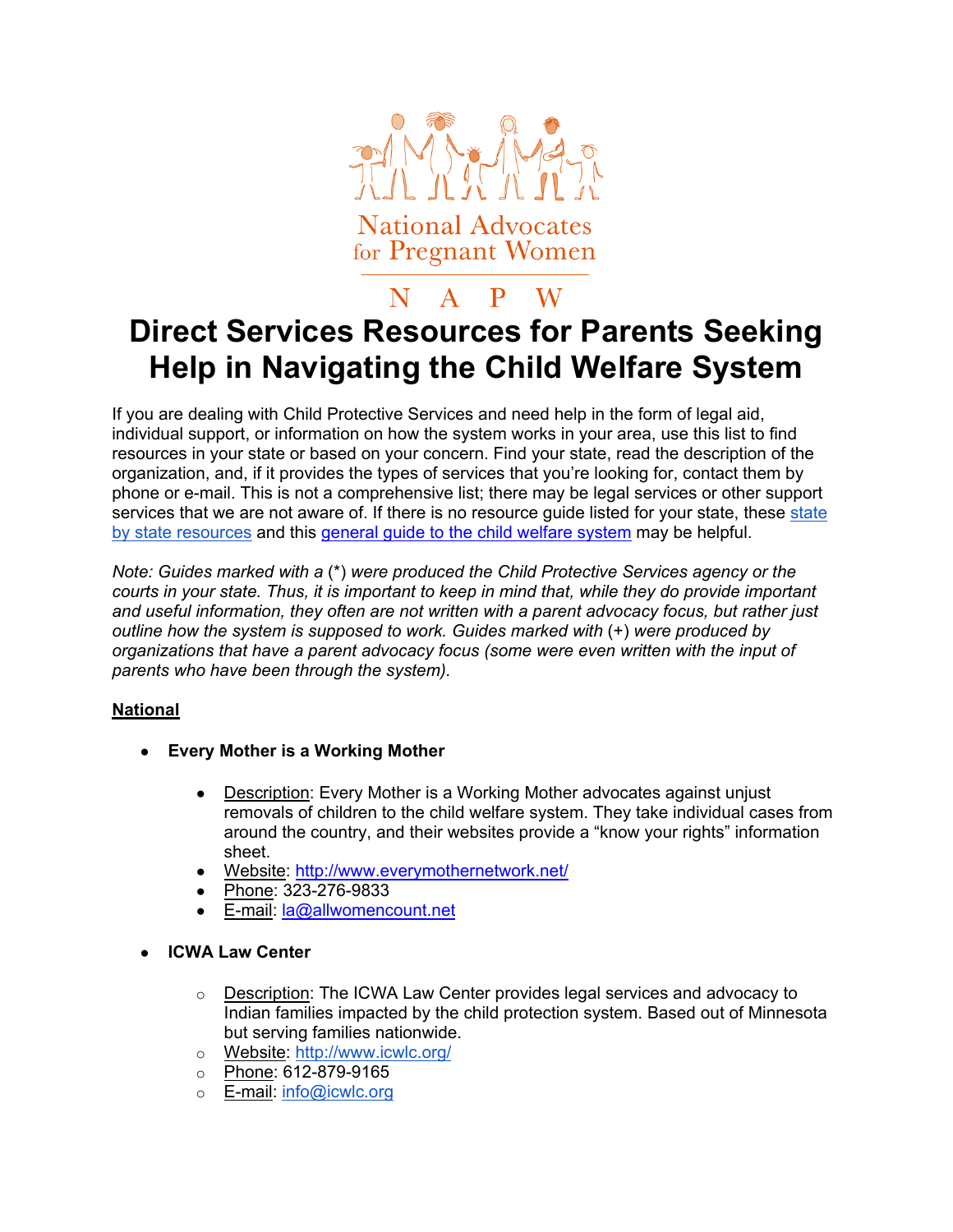- **National Center for Lesbian Rights**
	- $\circ$  Description: We are a non-profit, public interest law firm that litigates precedentsetting cases at the trial and appellate court levels; advocates for equitable public policies affecting the LGBTQ community; provides free legal assistance to LGBTQ people and their legal advocates; and conducts community education on LGBTQ issues.
	- o Website: <http://www.nclrights.org/get-help/>
	- o Phone: 800.528.6257, 415.392.6257
- **Parents Anonymous® Inc.**
	- $\circ$  Description: Parents Anonymous® Program is an evidence-based family strengthening program (https://parentsanonymous.org/research/) utilizing mutual support (the giving and getting of help), parent leadership (seeking solutions and becoming empowered), and shared leadership® (working together) to achieve personal growth, improve family functioning and achieve parental resilience.
	- o Website: <http://www.parentsanonymous.org/>
	- o Phone: (1-855-427-2736
	- o E-mail form: <https://parentsanonymous.org/contact/>
- **The Family Law and Cannabis Alliance**
	- $\circ$  Description: The Family Law and Cannabis Alliance provides fact sheets on drug laws, information on dealing with CPS, and state profiles in the resources section of their website.
	- o Website: [http://flcalliance.org](http://flcalliance.org/)
- **A Family's Guide to the Child Welfare System**
	- o [https://www.nicwa.org/wp-content/uploads/2017/04/A-Familys-Guide-to-the-](https://www.nicwa.org/wp-content/uploads/2017/04/A-Familys-Guide-to-the-Child-Welfare-System.pdf)[Child-Welfare-System.pdf](https://www.nicwa.org/wp-content/uploads/2017/04/A-Familys-Guide-to-the-Child-Welfare-System.pdf)

# **Alaska**

- **Alaska Public Defender Agency**
	- Description: Represents parents against child welfare/dependency allegations
	- Website: <http://doa.alaska.gov/pda/Divisions/Civil/ParentAdvocacy.html>
	- Phone Number: (907) 334-2580
- \* [Parent's Rights: What You Need to Know about a Child Protection Initial Assessment](http://dhss.alaska.gov/ocs/Documents/Publications/pdf/parentsrights.pdf)
	- $\circ$  The agency's outline of your rights as a parent facing a report of maltreatment and answers to common questions about a child protection initial assessment.

# **Arizona**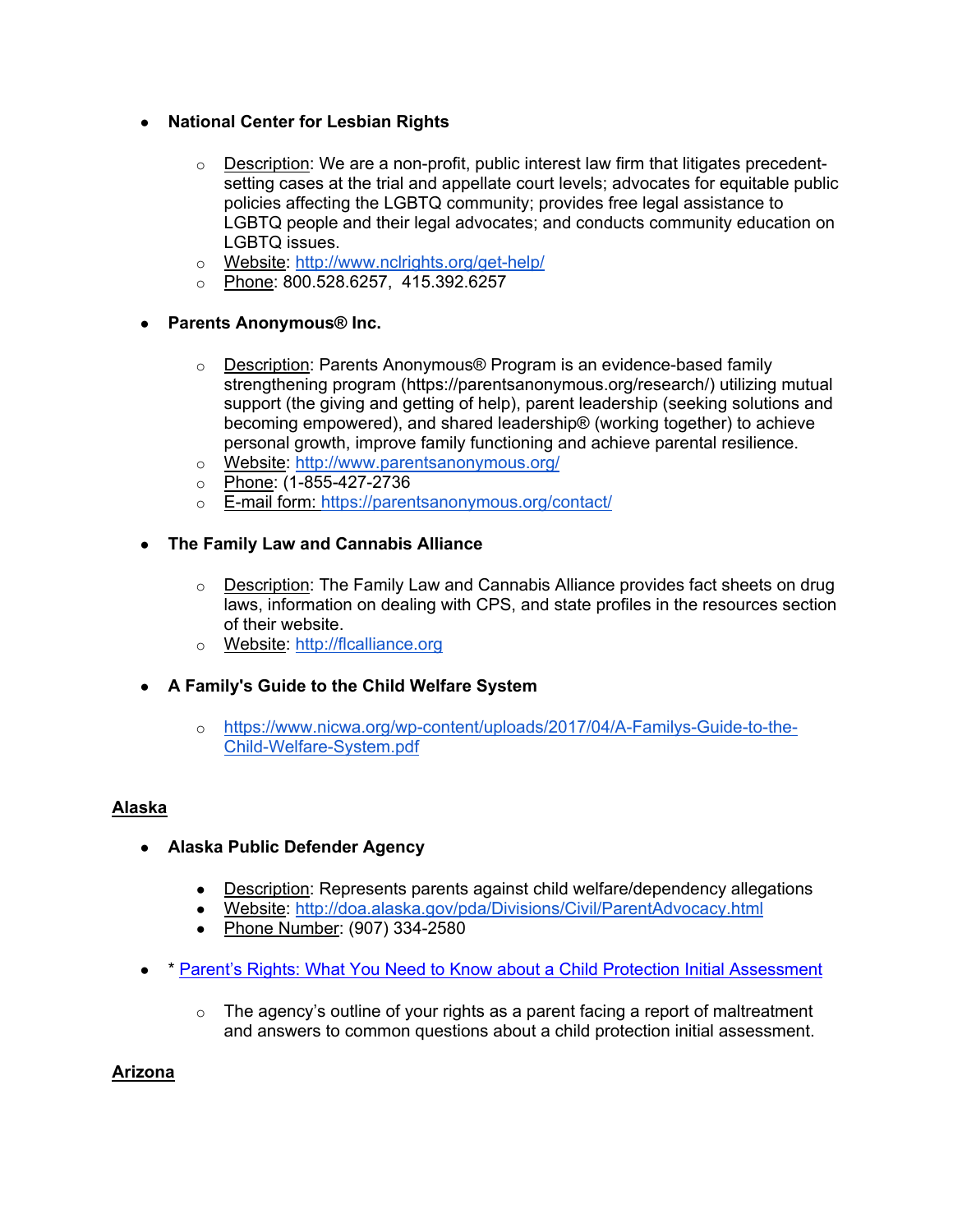- **Maricopa County Legal Defender's Office**
	- Description: The mission of Office of the Public Defender is to provide quality legal representation to indigent individuals assigned to us by the court so that the fundamental legal rights of each member of the community are safeguarded.
	- Website: <https://www.maricopa.gov/558/Public-Defender>
	- Phone Number: 602-506-7711
	- E-mail: [pdinfo@maricopa.gov](mailto:pdinfo@maricopa.gov)
- \* [Arizona's Department of Child Safety Description of Parent Rights](https://dcs.az.gov/your-rights/parents-rights)
	- The department's information for parents facing an investigation

# **Arkansas**

- **Arkansas Parent Counsel Program**
	- Description: Lawyers for parents facing child welfare allegations
	- Website: <https://portal.arkansas.gov/agency/commission-for-parent-counsel/>
	- Phone Number: (501) 683-1882
	- E-mail: tori.foreman@arkansas.gov
- \* [What Happens When Your Child and Family Are Involved with DCFS?](https://humanservices.arkansas.gov/images/uploads/dcfs/publications/PUB-11_when_your_child_is_involved_with_DCFS.pdf)
	- The Department's explanation of what happens when you and your child come into contact with DCFS.

# **California**

- **Dependency Legal Services**
	- Description: Dependency Legal Services aims to provide a multi-disciplinary team of professionals to families who are involved with the child welfare system in order to achieve the most successful outcomes.
	- Website: [http://www.dependencyls.com/](https://www.google.com/url?q=http://www.dependencyls.com/&sa=D&ust=1591971330358000)
	- Phone Numbers:
		- Stanislaus County: 209-499-8555
		- Sonoma County: 707-526-3737
		- Mendocino County: 707-462-5506
		- Marin County: 415-858-2704
	- E-mail: [info@dependencyls.com](mailto:info@dependencyls.com)
- **East Bay Family Defenders**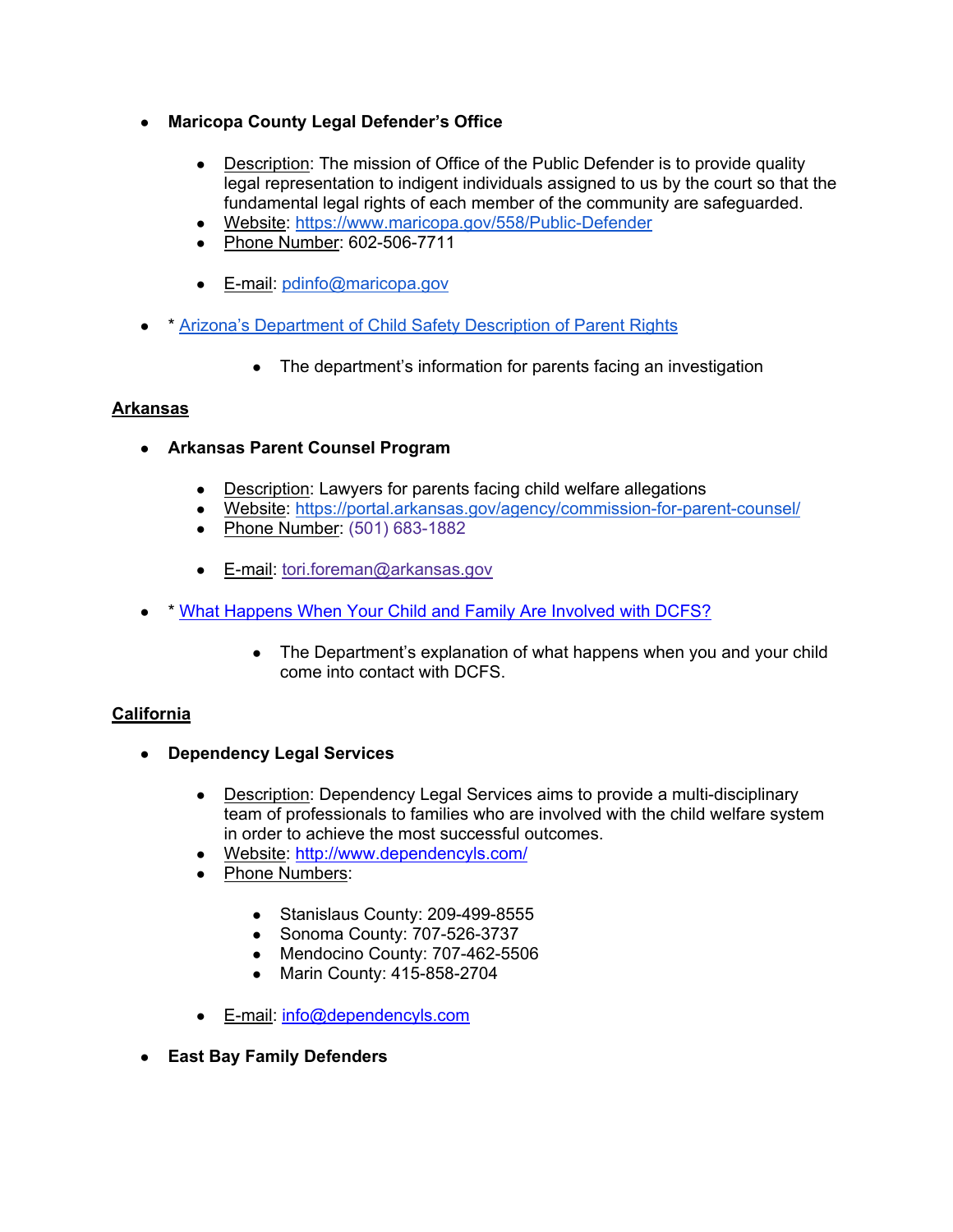- Description: Our mission is to keep families together and minimize the time children spend in foster care.
- Website: <https://eastbayfamilydefenders.org/>
- Phone Numbers: (510) 667-1075
- **Dependency Advocacy Center of San Jose**
	- $\circ$  Description: Representing parents in Santa Clara County to keep families together.
	- o Website: <https://www.sccdac.org/>
	- o Phone Numbers: 408-995-0714
- **Los Angeles Dependency Lawyers, Inc.**
	- $\circ$  Description: Nonprofit who serve as appointed lawyers for parents in dependency cases in LA County. We are committed to keeping families together. Our goal is to always advocate for our client and our client's right to retain or regain custody of his or her child.
	- o Website: [https://www.ladlinc.org/](https://www.ladlinc.org/contact)
	- o Phone Numbers: (323) 262-0472
- **A Better Way**
	- Description: A Better Way provides two programs: (1) the Parent Engagement Program which matches parents with Parent Advocates who provide education, advocacy, and support and (2) the Peer Parent Program which provides peer-topeer mentoring services for San Francisco families involved with the Child Protective Services or families with children involved with the Juvenile Probation Department.
	- Website: [https://www.abetterwayinc.net/](https://www.google.com/url?q=https://www.abetterwayinc.net/&sa=D&ust=1591971330360000)
	- Phone Number: 510-601-0203
	- E-mail: [mail@abetterwayinc.net](mailto:mail@abetterwayinc.net)
- \* [The Juvenile Dependency Court and You: A Guide for Parents](http://cadependencyonlineguide.info/view/articles/12676.pdf)
	- The court's guide to help parents who are navigating the child welfare system, including the personal story and advice of a woman who was able to be reunified with her children after they were removed.

# **Colorado**

- **The Elephant Circle**
	- Description: The Elephant Circle can provide legal advice for parents (as well as their attorneys and other advocates) as well as representation for those facing abuse and neglect investigations, findings, and court proceedings.
	- Website: [http://elephantcircle.net/](https://www.google.com/url?q=http://elephantcircle.net/&sa=D&ust=1591971330362000)
	- Phone: Contact Indra Lusero at 720-504-8206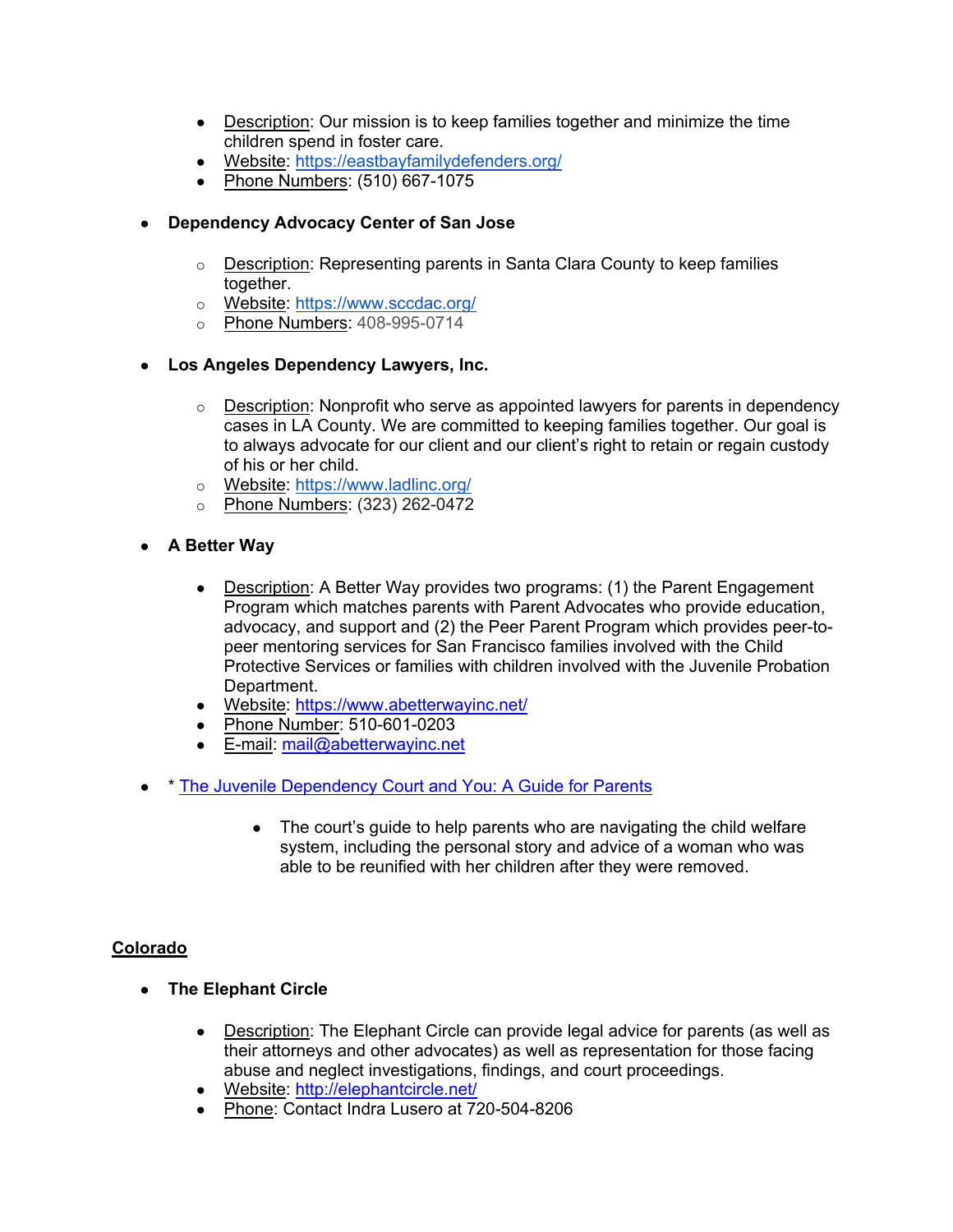- E-mail: Contact Indra Lusero at [indra@elephantcircle.org](mailto:indra@elephantcircle.org)
- **Colorado Office of Respondent Parents' Counsel**
	- $\circ$  Description: The Colorado Office of Respondent Parents' Counsel provides effective legal advocates for indigent parents in child welfare proceedings.
	- o Website: <https://coloradoorpc.org/>
	- o Phone: 303.731.8770
	- o E-mail: [admin@coloradoorpc.org](mailto:admin@coloradoorpc.org)
- **Disabled Parents Rights**
	- o Description: Disabled Parents Rights is a small organization dedicated to combating discrimination that impacts parenting for parents with disabilities. We provide direct representation, advocacy, and technical assistance to disabled parents, as well as their advocates and attorneys, particularly in Colorado.
	- o Website: <http://www.disabledparentrights.org/>
	- o Phone: (970) 460-6765
	- o E-mail: info@disabledparentsrights.org

# **Connecticut**

- \* [A Parent's Right to Know: Child Protective Services and Your Family](https://portal.ct.gov/DCF/Multicultural-Affairs/Parents-Right-to-Know)
	- The Department's answers to common questions and an outline of your rights as a parent dealing with a DCF investigation.

# **D.C. (Washington, D.C.)**

- **\* [When Child Welfare Investigates Your Family: Information for Parents and Caregivers](http://cfsa.dc.gov/sites/default/files/dc/sites/cfsa/publication/attachments/When%2520Child%2520Welfare%2520Investigates%2520Your%2520Family.pdf)** 
	- The Agency's fact sheet describing what to expect if you are being investigated by the DC Child and Family Services Agency.

# **Delaware**

- \* [Division of Family Services: Parent Handbook](http://kids.delaware.gov/pdfs/fs-ParentHandbook-English-2015.pdf)
	- The agency's parent handbook, intended to provide you with an overview of DFS services and answers to common questions.

# **Florida**

- \* [A Parent's Guide to Juvenile Dependency Court](http://www.flcourts.org/core/fileparse.php/260/urlt/dependencybooklet.pdf)
	- The court's answers to common questions and other important information about dependency cases with the Department of Children and Families.

# **Hawaii**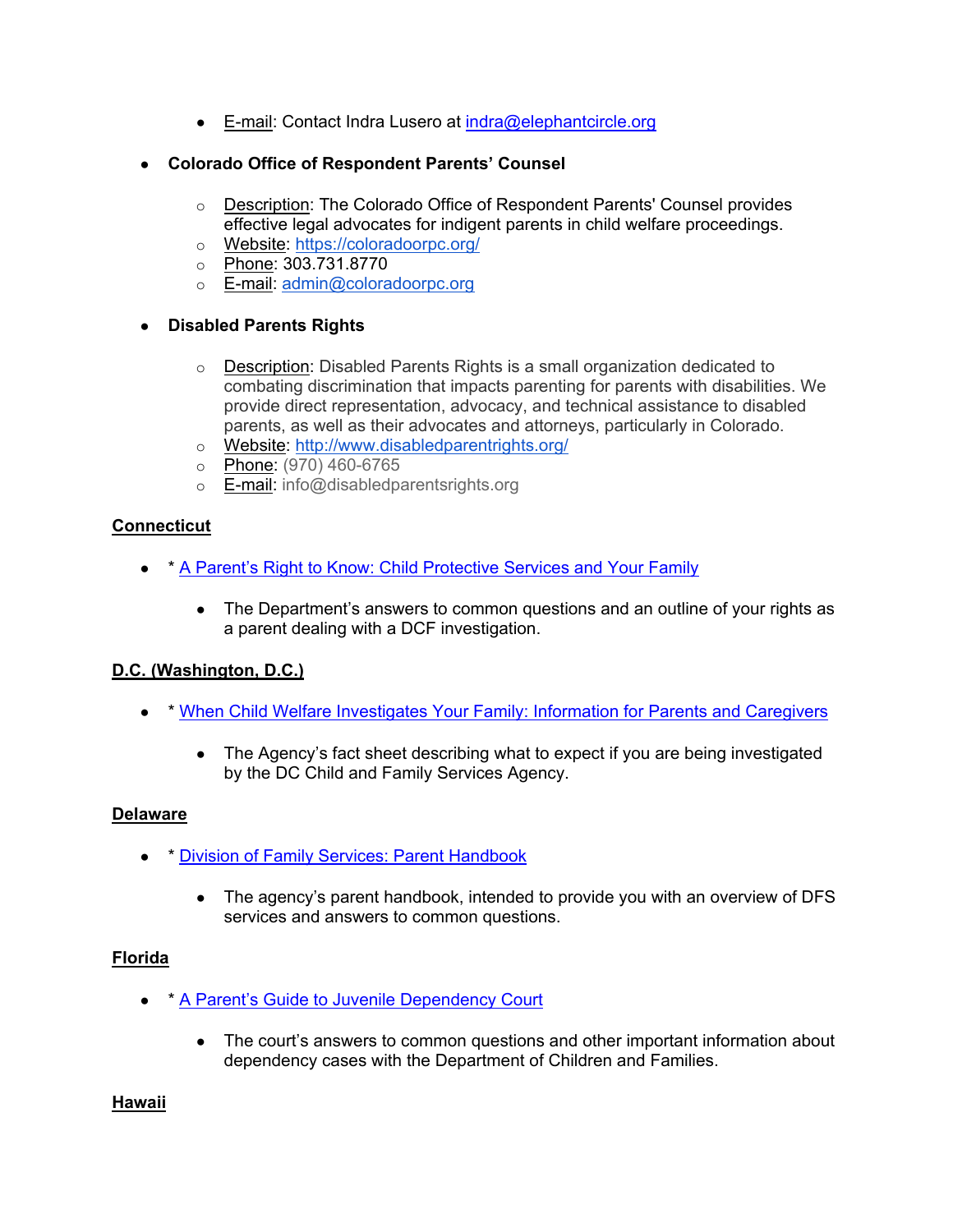- **\*** [A Guide to Child Welfare Services](http://humanservices.hawaii.gov/ssd/files/2015/06/Guide_to_CWS_6-2015.pdf)
	- The department's answers to common questions and other important information about Child Welfare Services.

# **Illinois**

- **Law Office of the Public Defender of Cook County, Civil Division**
	- o Description: represents parents when the State files allegations of abuse, neglect or dependency in relation to their children
	- o Website: <https://www.cookcountypublicdefender.org/>
	- o Phone Number: (312) 433-7046
- **Family Defense Center**
	- Description: The Family Defense Center provides legal services for individuals who need representation in DCFS administrative hearings and investigations in Illinois. In addition, they may provide you with referrals to other legal support groups.
	- Website: [http://www.familydefensecenter.net/](https://www.google.com/url?q=http://www.familydefensecenter.net/&sa=D&ust=1591971330364000)
	- E-mail: [fdc@familydefensecenter.org](mailto:fdc@familydefensecenter.org)
	- Phone Number: 312-251-9800 ext. 18
- **Families Organizing for Child Welfare Justice, Chicago, IL**
	- $\circ$  Description: FOCWJ exists to train, educate, and organize families on child welfare reform. FOCWJ envisions a world where no person will ever face the injustice of wrongful separation from his or her child. To that end, FOCWJ engages in mentoring, education, parent advocacy, coalition building, and grassroots advocacy.
	- o Website: [https://www.focwj.org](https://www.focwj.org/)
	- o E-mail: info@focwj.org
	- o Phone Number: (312) 619-6855
- **CARPLS Legal Aid Hotline**
	- Description: The CARPLS Legal Aid Hotline can provide low-income people in Cook County with extensive referrals, information and answers to their questions, and legal advice about their child welfare case.
	- Website: [https://www.carpls.org/](https://www.google.com/url?q=https://www.carpls.org/&sa=D&ust=1591971330365000)
	- Hotline Phone Number: 312-738-9200
- + [Understanding and Responding to Department of Children and Family Services' Abuse](http://www.familydefensecenter.net/wp-content/uploads/2016/04/Responding-to-Investigations-Manual-FINAL.pdf)  [and Neglect Investigations in Illinois: A Basic Guide for Illinois Parents and Other](http://www.familydefensecenter.net/wp-content/uploads/2016/04/Responding-to-Investigations-Manual-FINAL.pdf)  **Caregivers**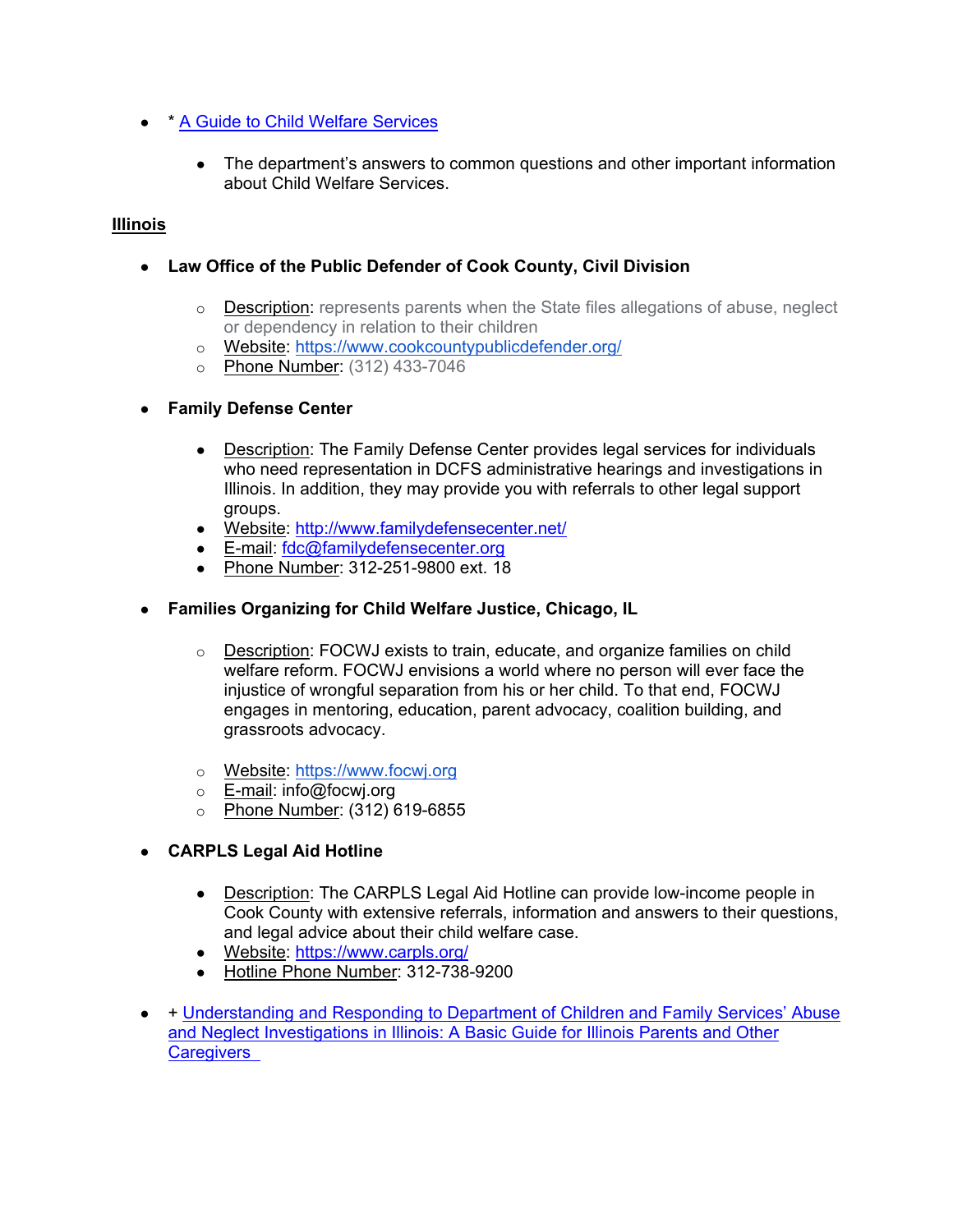• General information about the child abuse and neglect system in Illinois and some guidance for parents and other caregivers when they are involved in such investigations, from The Family Defense Center, contact information above.

# **Iowa**

- **\*Parent Partners**
	- Description: Parent Partners (people who have been through DHS and made it through the system) mentor and support parents have had their children taken away and are currently going through the system. \*\*NOTE, this is through the Department itself.
	- Website: <https://dhs.iowa.gov/child-welfare/ParentPartner/Families>
	- E-mail: Contact Sarah Persons at [SaraP@cfiowa.org](mailto:SaraP@cfiowa.org)
	- Phone number: Contact Sarah Persons at 641-799-9081
- \* [A Handbook on Juvenile Court for Parents](http://www.ifapa.org/pdf_docs/HandbookJuvenileCourt.pdf)
	- The court's handbook to help understand what is likely to happen in Juvenile Court and who the people are that may be involved.

# **Kansas**

- **Kansas Family Advisory Network (KFAN)**
	- Description: KFAN supports and teaches families about the court system and how it works by doing everything it can to provide birth/kinship parents with all of the information that is typically given to foster/adoptive parents in the child welfare system.
	- Website: [http://www.kfan.org/](https://www.google.com/url?q=http://www.kfan.org/&sa=D&ust=1591971330367000)
	- Phone Number: 1-800-969-5764 (toll-free), 316-529-9137, or 529-9138
	- E-mail: [kfaninfo@gmail.com](mailto:kfaninfo@gmail.com)
- \* [Kansas Child Protective Services: What You Need to Know about Investigations of](http://www.dcf.ks.gov/services/PPS/Documents/PPM_Forms/Section_2000_Forms/PPS2010.pdf)  [Child Abuse or Neglect](http://www.dcf.ks.gov/services/PPS/Documents/PPM_Forms/Section_2000_Forms/PPS2010.pdf)
	- The department's brochure on what you need to know about investigations of child abuse/neglect.

# **Kentucky**

- \* [When Your Child is Removed from Your Care: Guide for Parents](https://chfs.ky.gov/agencies/dcbs/dpp/oohc/Documents/ChildRemovalHandbook2.pdf)
	- The department's guide gives you information on your rights and responsibilities as a parent and explains what you can expect from CHFS while your child is being cared for by a relative or by foster parents.

**Maine**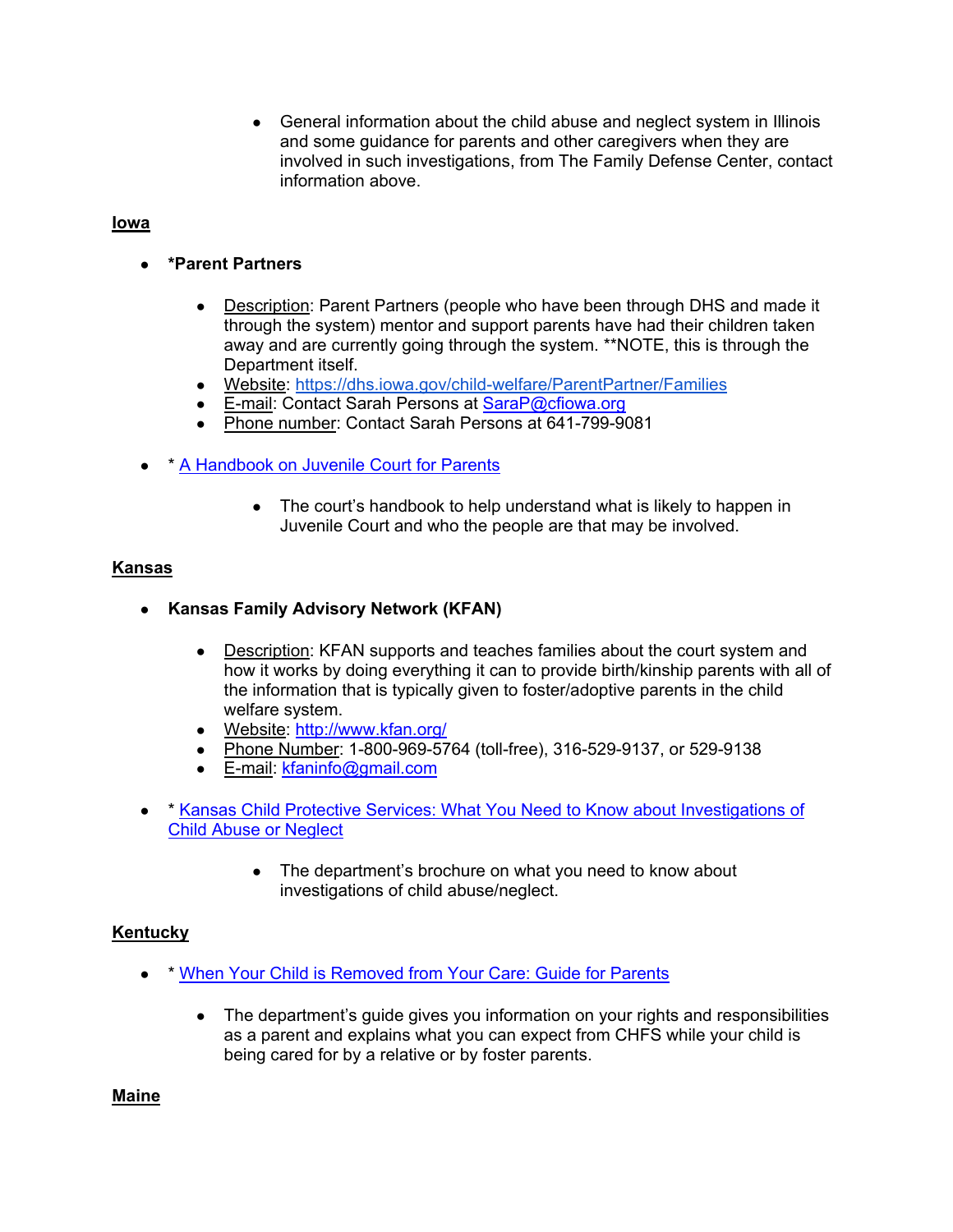- **\*** [A Guide to Child Protective Services](https://www.maine.gov/dhhs/ocfs/cw/handbook.html)
	- The department's Information and answers to common questions about Child Protective Services.

### **Massachusetts**

- **Massachusetts Committee for Public Counsel Services: Children and Family Law Division**
	- Description: public defender for parents in child welfare cases
	- Website: <https://www.publiccounsel.net/cafl/>
	- Phone Number: (617) 482-6212
- **Freitas & Freitas, LLP**
	- Description: Private law firm representing parents in child welfare cases and school advocacy, primarily in Essex and Middlesex counties.
	- Website: <http://freitas-law.com/index.html>
	- Phone Number: (978) 397-6964
	- Email: [info@freitas-law.com](mailto:info@freitas-law.com)
- **Law Office of Andrew Hoffman**
	- Description: Former public defender for parents in child welfare cases, now private attorney based in Boston.
	- Website: <http://www.andrewhoffmanesq.com/>
	- Phone Number: **617-898-0750**
	- Email: **[hoffmanlaw1@gmail.com](mailto:hoffmanlaw1@gmail.com)**
- + You Are Not Alone: An Empowering Guide for Parents Whose Children Are In DCF [Foster Care](http://www.parentshelpingparents.org/#!news/cqna)
	- This guide, written by and for parents, answers common questions and helps you make a plan for how to deal with DCF.
- \* [A Family's Guide to Protective Services for Children](http://www.mass.gov/eohhs/docs/dcf/can-family-guide.pdf)
	- The department's information and answers to common questions about being contacted by the Department of Children and Families.

#### **Michigan**

● **Detroit Center for Family Advocacy**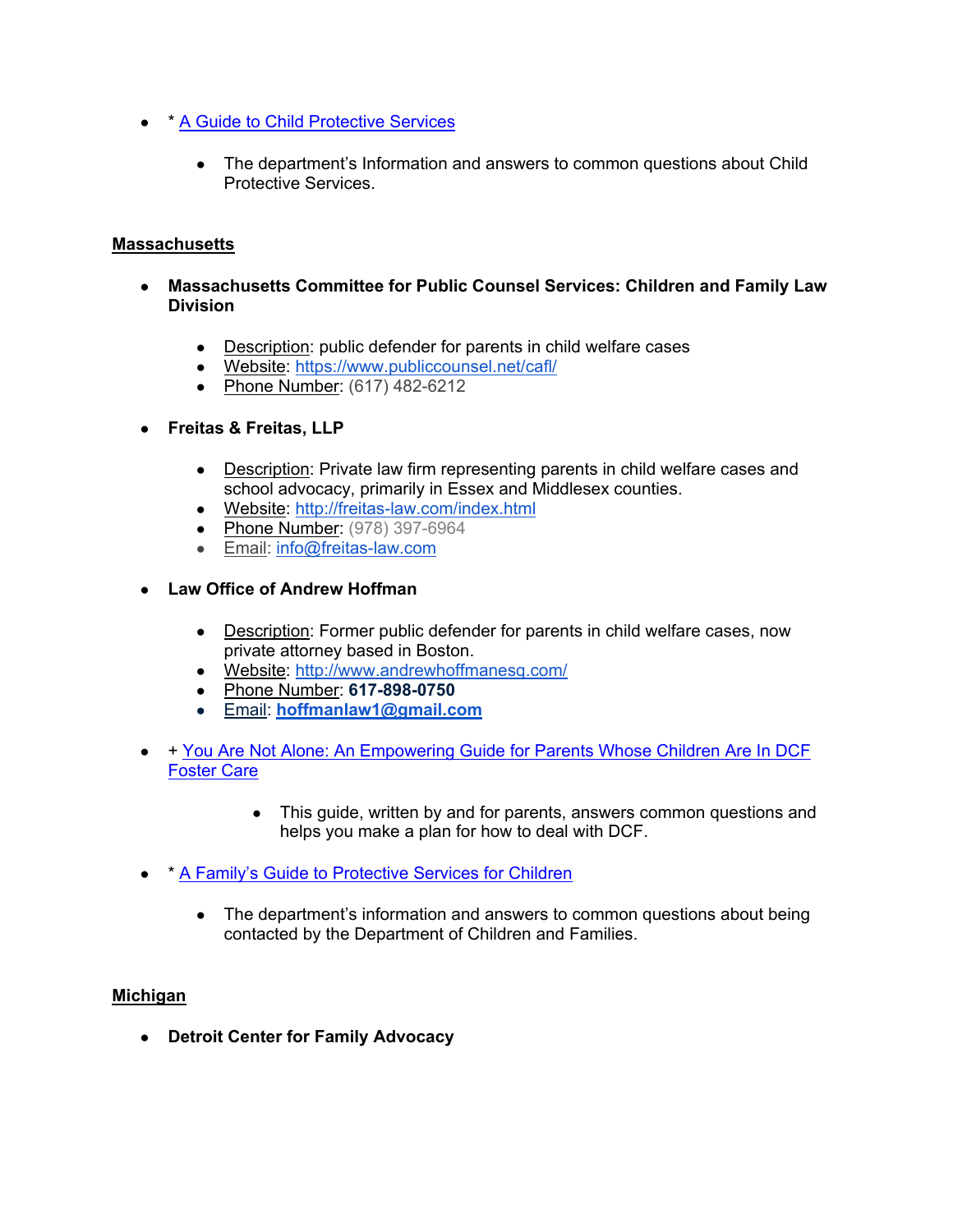- Description: The Detroit Center for Family Advocacy (CFA) provides legal advocacy and social work services to low-income families in Wayne County to prevent the unnecessary placement and prolonged stay of children in foster care.
- Website: [https://www.law.umich.edu/centersandprograms/pcl/cfa/Pages/default.a](https://www.google.com/url?q=https://www.law.umich.edu/centersandprograms/pcl/cfa/Pages/default.aspx&sa=D&ust=1591971330369000) [spx](https://www.google.com/url?q=https://www.law.umich.edu/centersandprograms/pcl/cfa/Pages/default.aspx&sa=D&ust=1591971330369000)
- Phone Number: 313-875-4233
- E-mail: [lawdetroitcfa@umich.edu](mailto:lawdetroitcfa@umich.edu)

# **Detroit Parent Network**

- Description: The Detroit Parent Network provides parenting classes, support groups, and parent leadership classes.
- Website: [http://www.detroitparentnetwork.org/](https://www.google.com/url?q=http://www.detroitparentnetwork.org/&sa=D&ust=1591971330370000)
- Phone Number: 313-832-0617
- E-mail: [emailus@detroitparentnetwork.org](mailto:emailus@detroitparentnetwork.org)
- **Child Advocacy Law Clinic at University of Michigan**
	- Description: The Child Advocacy Law Clinic represents parents, children, foster parents, and relatives involved in the foster-care system. We primarily practice in Washtenaw and Genesee counties. We do not charge for our services.
	- Website: <https://www.law.umich.edu/clinical/calc/Pages/default.aspx#1>
	- Phone Number: 734.763.5000
- \* [A Parent's Guide to Working with Child Protective Services](https://www.michigan.gov/documents/dhs/pub-137_449202_7.pdf)
	- The agency's guide to help you understand and prepare for working with CPS.

# **Minnesota**

- **Hennepin County Public Defender**
	- Description: We represent parents and children involved in child protection cases.
	- Website: <https://www.hennepinpublicdefender.org/>
	- Phone Number: 612-348-7530
- **Blahnik, Prchal & Stoll, PLLC**
	- o Description: Prior Lake and South Metro area family lawyers.
	- o Website: <https://www.bpslawoffice.com/>
- \* [Family Guide to Child Protection](https://edocs.dhs.state.mn.us/lfserver/Public/DHS-3247-ENG)
	- The department's quide to help understand what county social services staff does when a report of child abuse or neglect is accepted.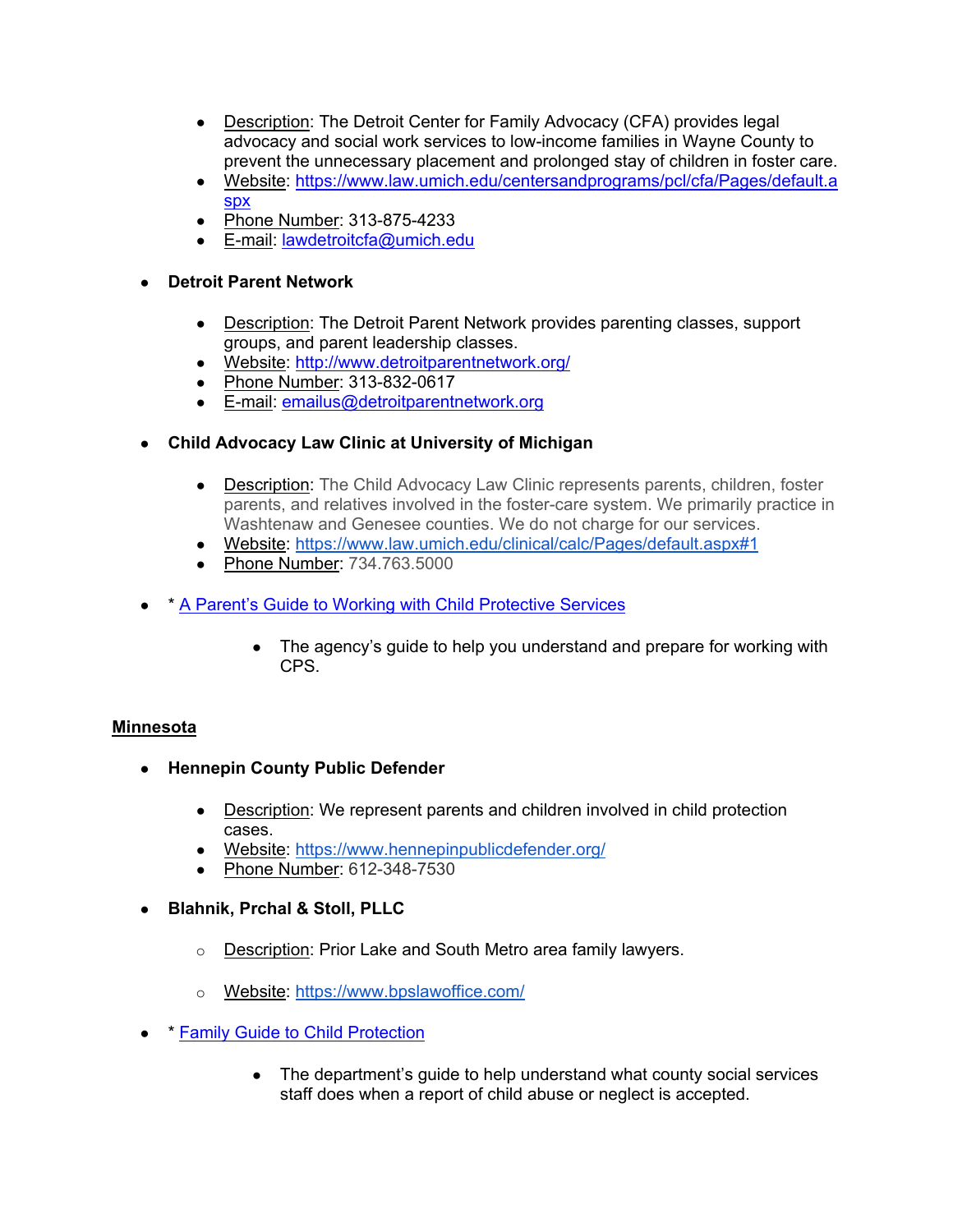# **Montana**

- \* [What Happens Next?: A Guide to the Child and Family Services Division \(CFSD\) Child](https://dojmt.gov/wp-content/uploads/2011/05/whathappensnext.pdf)  [Protective Services \(CPS\)](https://dojmt.gov/wp-content/uploads/2011/05/whathappensnext.pdf)
	- The agency's guide is meant to help you understand what happens during a Child and Family Services Division assessment and investigation.

# **Nebraska**

- **The Statewide Parent Advocacy Network (SPAN)**
	- Description: The Statewide Parent Advocacy Network (SPAN) provides information and support to families to help them navigate systems that impact their children and their family, including education, health, mental health, human services, disability, child welfare, child care, and others.
	- Website: [www.spanadvocacy.org](http://www.spanadvocacy.org/)
	- Phone Number: 800-654-SPAN (7726)
- **Fye Law Office**
	- $\circ$  Description: Law firm representing parents in child custody, support, divorce, etc. but not child welfare cases.
	- o Website:<https://www.fyelaw.com/>
	- o Phone Number: (402) 519 4061 Email: fyelaw@gmail.com

#### **Nevada**

- \* [Parents Guide to Child Protective Services \(CPS\)](http://dcfs.nv.gov/uploadedFiles/dcfsnvgov/content/Tips/Brochures/ParentsGuideToCPSENGLISH.pdf)
	- The department's brochure with information and answers to common questions about what to expect if you are involved in a CPS case.

#### **New Jersey**

- **The Statewide Parent Advocacy Network (SPAN)**
	- Description: The Statewide Parent Advocacy Network (SPAN) provides information and support to families to help them navigate systems that impact their children and their family, including education, health, mental health, human services, disability, child welfare, child care, and others.
	- Website: [www.spanadvocacy.org](http://www.spanadvocacy.org/)
- **NJ Office of the Public Defender**
	- Description: Located within the NJ Office of Public Defender, the Office of Parental Representation (OPR) provides legal representation to a parent or legal guardian in a Family Court case when the New Jersey Division of Child Protection and Permanency (DCPP, formerly DYFS) files a complaint against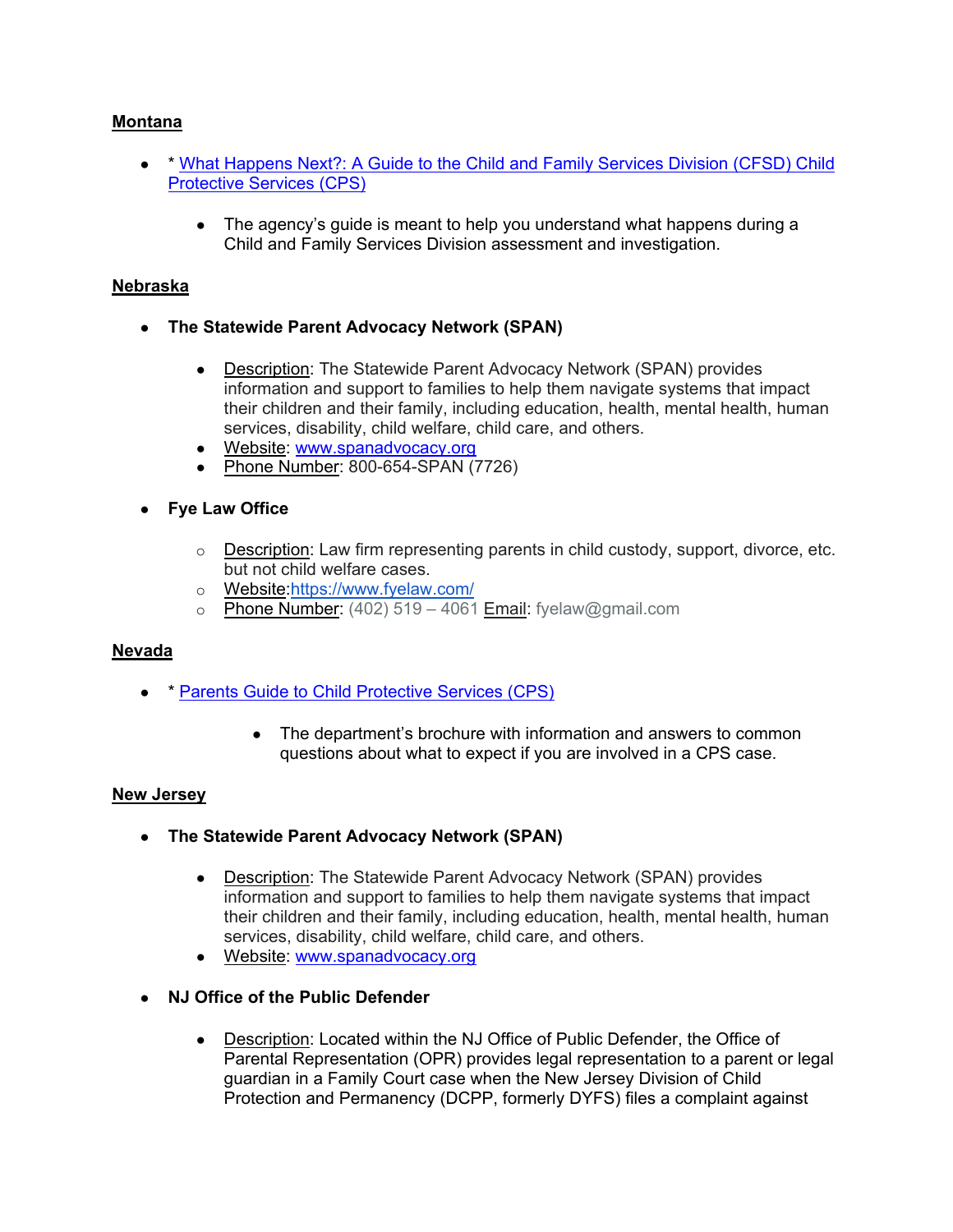him or her alleging neglect or abuse of a child or a complaint against him or her seeking to terminate his or her right to custody of, or contact with, a child.

- Website: <https://www.nj.gov/defender/structure/opr/>
- Phone Number: (609) 292-7087
- Email: thedefenders@opd.nj.gov
- **Legal Services of New Jersey**
	- Description: LSNJ coordinates the statewide Legal Services system, which provides free legal assistance to low-income New Jerseyans for their civil legal problems. Through its work, LSNJ strives to secure substantive and procedural justice for those living in poverty.
	- Website: <https://www.lsnj.org/>
	- Phone Number: (732) 572-9100
- \* [Parents' Handbook](http://www.nj.gov/dcf/families/dcpp/ParentsHandbook_English.pdf)
	- The department's handbook was written to explain the role of Child Protection and Permanency (CP&P) workers and other staff who work together to serve you and your family.

#### **New Mexico**

- <sup>\*</sup> A Handbook for Parents and Guardians in Child Abuse and Neglect Cases: What You [Need to Know About the People Helping You With Your Case](http://www.hunter.cuny.edu/socwork/nrcfcpp/downloads/NM-Handbook_for_Parents_and_Guardians_in_Child_Abuse_and_Neglect_Cases.pdf)
	- The department and court's Information and answers to common questions about being involved in a child abuse or neglect case.

#### **New York**

- **Legal Information for Families Today (LIFT)**
	- Description: LIFT has Education and Information Sites as well as Family Legal Centers in the family courts of all five boroughs where they provide answers to legal questions and help parents navigate the courts. In addition, LIFT can answer your questions through their hotline or via e-mail.
	- Website: [http://www.liftonline.org/](https://www.google.com/url?q=http://www.liftonline.org/&sa=D&ust=1591971330374000)
	- Hotline Phone Number: 212-343-1122
	- E-mail: [info@LIFTonline.org](mailto:info@liftonline.org)
- **Bronx Defenders: Family Defense Practice**
	- Description: The Bronx Defenders is the first institutional provider in the Bronx established to keep families together and to represent and defend parents fighting against the painful and unnecessary removal of their children. Over the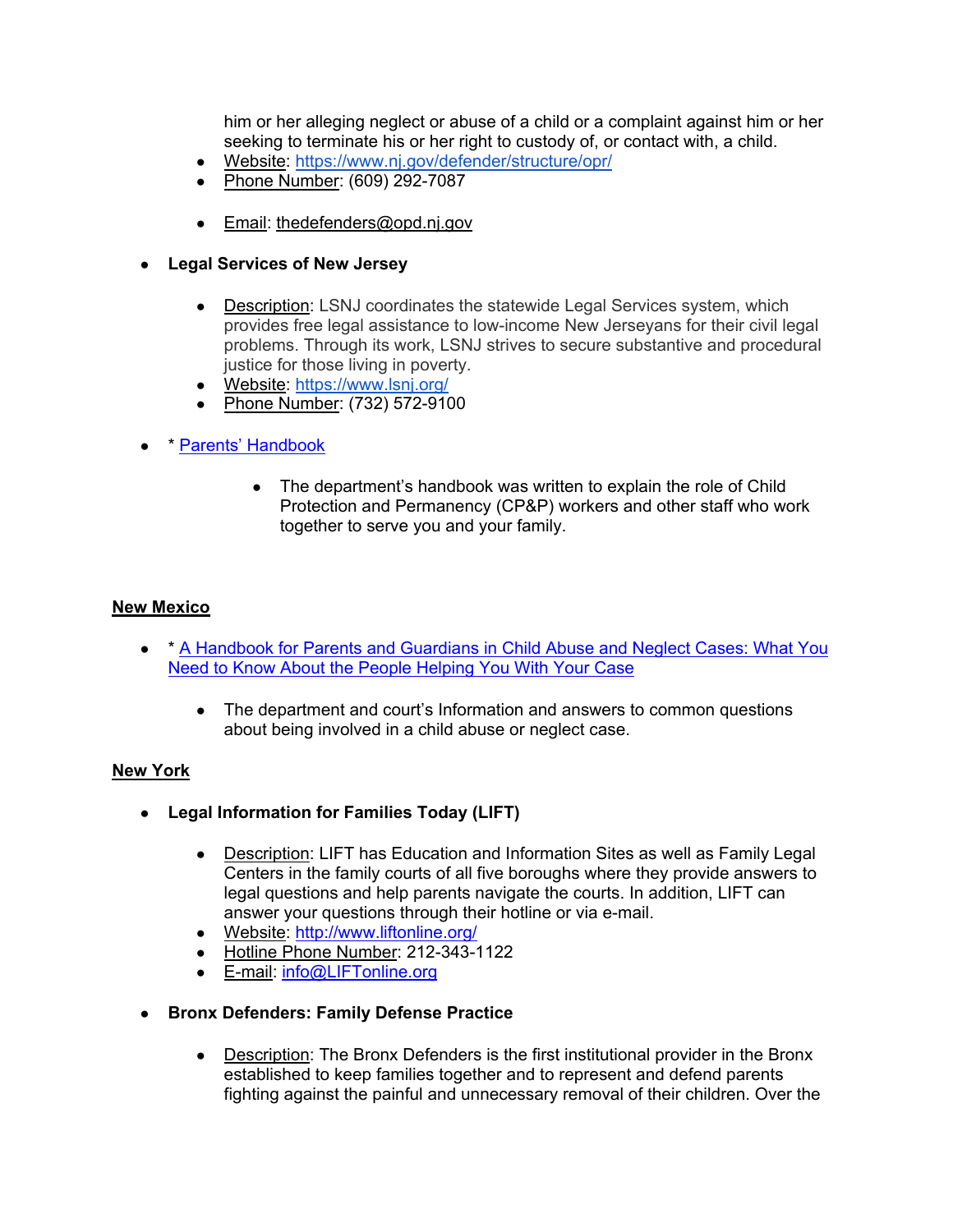last 15 years, we have grown to represent parents in 85% of the child welfare investigation cases in the Bronx Family Court system.

- Website: <https://www.bronxdefenders.org/our-work/family-defense-practice/>
- Hotline Phone Number:
	- Community Intake Advocates: 718-838-7878
		- 24/7 Legal Emergency hotline: 347-778-1266
- E-mail: Info@bronxdefenders.org
- Note from Bronx Defenders: If the police or ACS has contacted you and you do not have a lawyer, immediately call our legal emergency hotline at 347-778-1266 or come to our office at 360 161st Street, Bronx, New York.

# ● **Brooklyn Defender Services Family Defense Project**

- Description: BDS' Family Defense Practice (FDP) is the primary provider of legal representation to parents in child welfare cases in Brooklyn Family Court. The mission of FDP is to protect the right to family integrity of low- income families, primarily families of color who are disproportionately affected by the child welfare system.
- Website: <http://bds.org/practice/family-defense/>
- Hotline Phone Number: (718) 254-0700 E-mail: info@bds.org

# ● **Center for Family Representation**

- Description: The Center for Family Representation has every client work with a team of professionals that includes a lawyer; social worker; and parent advocate, a trained professional who has firsthand experience with the child welfare system and has been successfully reunited with his or her children.
- Website: [http://www.cfrny.org/](https://www.google.com/url?q=http://www.cfrny.org/&sa=D&ust=1591971330375000)
- Phone Number: 212-691-0950
- E-mail: [info@cfrny.org](mailto:info@cfrny.org)

# ● **Neighborhood Defender Services of Harlem**

- $\circ$  Description: NDS offers full representation on Family Court cases brought by the New York City Administration for Children's Service (ACS) alleging abuse or neglect against a parent. It keeps families together and communities intact.
- o Website: <https://www.neighborhooddefender.org/>
- o Phone Number: 212-876-5500
- **JMac for Families**
	- $\circ$  Description: Strategic, policy advocacy to make the system works for families or help families navigate the system.
	- o Social Media: @JMacforFamilies
- **Lansner & Kubitschek, New York, NY**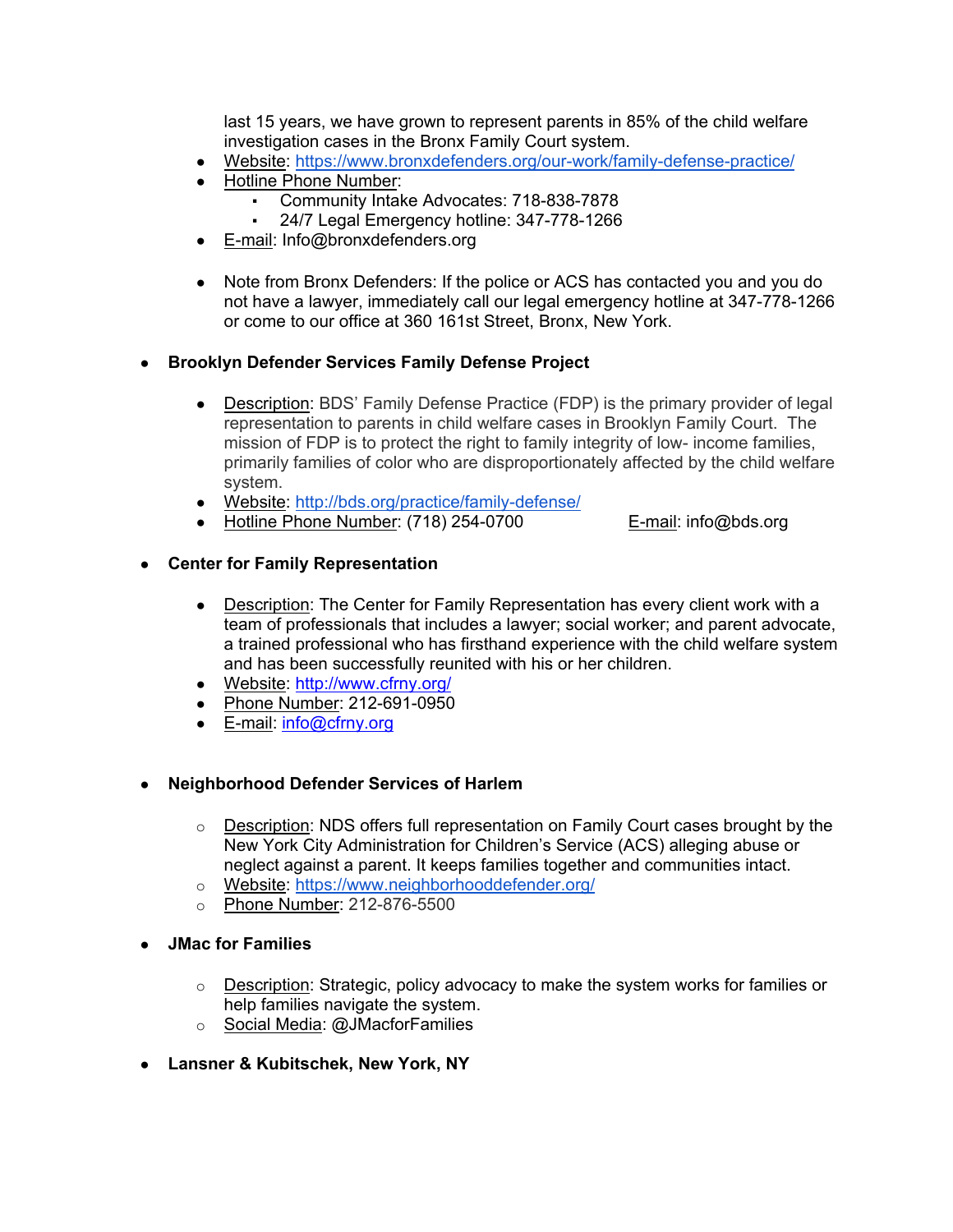- $\circ$  Description: Lansner & Kubitschek represents clients in both traditional and extraordinary family law situations.
- o Website: <https://www.lanskub.com/practiceareas/family-law/>
- o Phone Number: 212.349.0900
- o Email: [lanskub@lanskub.com](mailto:lanskub@lanskub.com)
- + The Survival Guide to the NYC Child Welfare System: A Workbook for Parents by **[Parents](http://nebula.wsimg.com/7a12c89ef470644dfe0a26ed1f0a6007?AccessKeyId=5A53885C93D49755D421&disposition=0&alloworigin=1)** 
	- This is a thorough survival guide to the NYC Child Welfare System, written by and for parents. It explains what happens if you are being prosecuted for abusing or neglecting your children.

# **North Carolina**

- \* [Understanding Foster Care: A Handbook for Parents](https://policies.ncdhhs.gov/divisional/social-services/forms/dss-5201-understanding-foster-care-a-handbook-for-parents)
	- The department's handbook explains what you might expect if your child is about to go into foster care.

# **North Dakota**

- \* [What Happens Next?: A Guide to the North Dakota Child Protection Services](https://www.nd.gov/dhs/info/pubs/docs/cfs/broch-what-happen-next.pdf)
	- The department's guide with information and answers to common questions about North Dakota Child Protection Services.

# **Oklahoma**

- \* [A Parent's Guide to Working with Child Welfare](http://www.okdhs.org/OKDHS%20Publication%20Library/99-27.pdf#search=a%20parent)
	- $\circ$  The department's guide to the child welfare system and answers to common questions.

#### **Oregon**

- **Oregon Office of Public Defense Services**
	- Description: Public Defenders representing parents against child welfare cases.
	- Website: <https://www.oregon.gov/opds/provider/Pages/pcrp.aspx>
	- Phone Number: 503.378.2700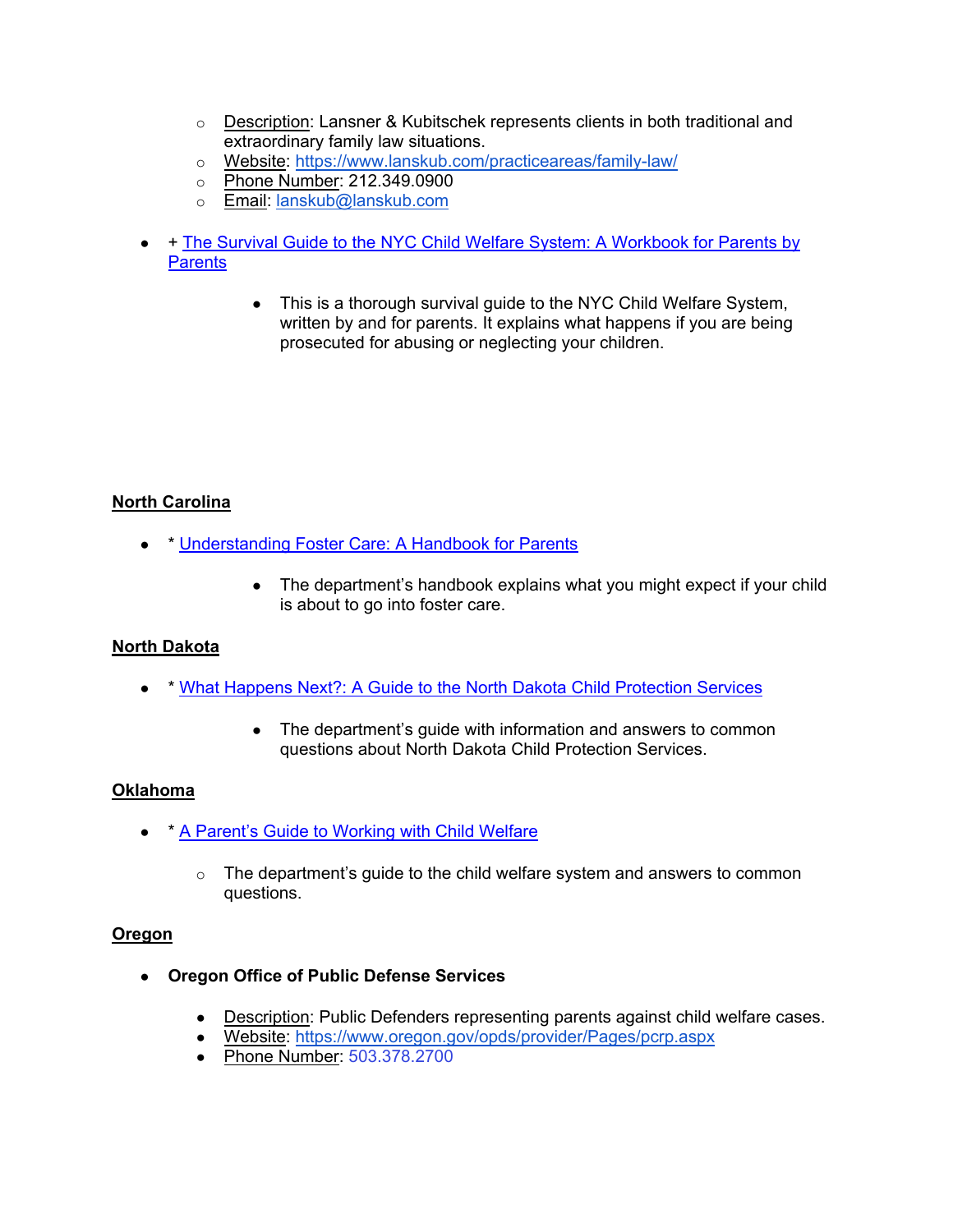- **Parents Anonymous and Parent Mentor Group of Oregon (Morrison Child and Family Services)**
	- Description: Parents Anonymous of Oregon is an evidenced-based family strengthening program that serves as a culturally responsive and communitybased intervention and prevention program, and it offers a safe environment for parents seeking support. The Parent Mentor Program provides peer mentoring to parents impacted by addiction and involved with the child welfare system.
	- Website: [http://www.morrisonkids.org/parents+anonymous\\_+of+oregon+\\_+paren](https://www.google.com/url?q=http://www.morrisonkids.org/parents+anonymous_+of+oregon+_+parent+mentor+program.aspx&sa=D&ust=1591971330376000) [t+mentor+program.aspx](https://www.google.com/url?q=http://www.morrisonkids.org/parents+anonymous_+of+oregon+_+parent+mentor+program.aspx&sa=D&ust=1591971330376000)
	- Phone Number: 503-258-4565
- **Family Nurturing Center**
	- Description: The Family Nurturing Center provides crisis support, emergency financial support, monthly diapers, a clothing closet, parenting groups, and referrals to other agencies. While there is a Parent Mentor Program, unfortunately, you may not self-refer into it, you must be referred by DHS.
	- Website: [http://familynurturingcenter.org/](https://www.google.com/url?q=http://familynurturingcenter.org/&sa=D&ust=1591971330377000)
	- Phone Numbers:
		- Jackson County: 541-779-5242
		- Josephine County: 541-295-8128
	- E-mail: [info@familynurturingcenter.org](mailto:info@familynurturingcenter.org)

# **Pennsylvania**

- **Juvenile Court Project Parent Advocates**
	- Description: The Juvenile Court Project advocates for the interests and legal rights of indigent parents whose children are the subjects of Juvenile Court dependency and termination of parental rights proceedings in Allegheny County.
	- Website: [http://www.acbfparentadvocates.org/index.html](https://www.google.com/url?q=http://www.acbfparentadvocates.org/index.html&sa=D&ust=1591971330378000)
	- Phone Number: 412-391-4467
- **Every Mother is a Working Mother**
	- Description: Every Mother is a Working Mother advocates against unjust removals of children to the child welfare system. They will take individual cases from around the country, and their websites provide a "know your rights" information sheet. See special Philadelphia contact.
	- Website: [http://www.everymothernetwork.net/](https://www.google.com/url?q=http://www.everymothernetwork.net/&sa=D&ust=1591971330379000)
	- phone number: 215-848-1120
	- Email: philly@allwomencount.net
- **Community Legal Services of Philadelphia** (only take Philadelphia clients)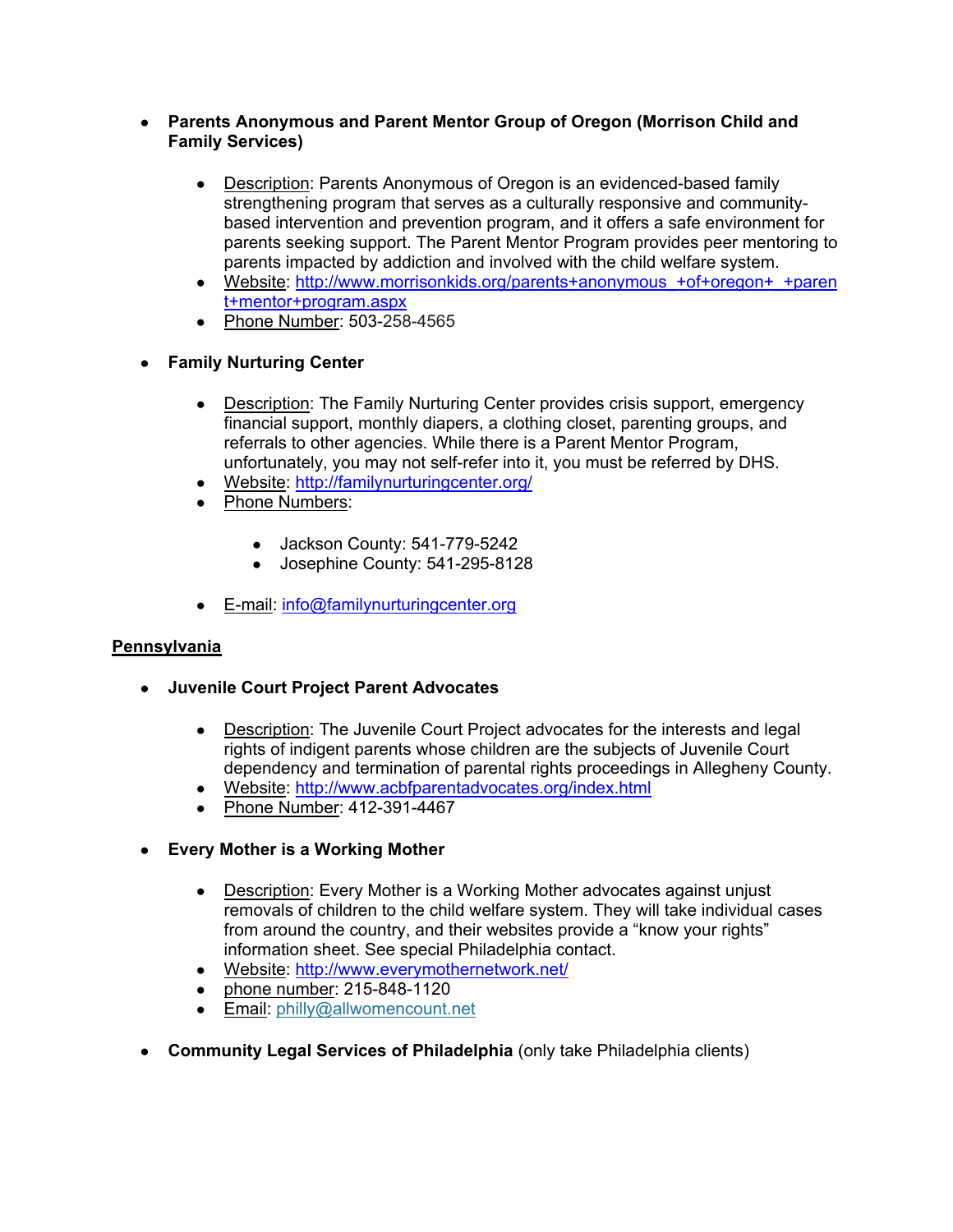- Description: The Community Legal Services of Philadelphia provides a broad range of services, mainly for low-income Philadelphia residents. This includes legal representation for parents navigating the child welfare system. CLS has also put together a video and a written guide for parents navigating the child welfare system in Pennsylvania, immediately below, as well as guides for incarcerated parents and teen parents.
- Website: [https://clsphila.org/about-cls](https://www.google.com/url?q=https://clsphila.org/about-cls&sa=D&ust=1591971330379000)
- Phone Number: 215-981-3765
- **Mark D. Freeman, Esq.**
	- $\circ$  Description: Mark D. Freeman, Esq. is a private attorney who represents parents and caretakers in family and criminal court who have been falsely accused of child abuse. He also pursues related civil rights lawsuits.
	- o Website: [https://www.shakenbabydefense.com/](https://www.shakenbabydefense.com/about)
	- o Phone Number: 1-877-325-0437
- **+** [Parent to Parent: A Guide to Navigating Philadelphia's Child Welfare System](https://clsphila.org/family/navigating-philadelphias-child-welfare-system/)
	- This is a guide for parents, detailing the Pennsylvania dependency process.
- + [A Parent's Guide to Understanding the Pennsylvania Dependency Process \(Video\)](https://clsphila.org/services/dhs-cases-parents-only/)
	- This video is a guide to navigating the Pennsylvania dependency process.

# **South Carolina**

- + [Child Abuse, Child Neglect: What Parents Should Know If They Are Investigated](http://scjustice.org/wp-content/uploads/2013/05/child-abuse-child-neglect-july-2010.pdf)
	- This is a resource that provides parents facing a child abuse or neglect investigation with information and answers to common questions.

# **South Dakota**

- <sup>\*</sup> [South Dakota Parents' Guide to Foster Care](https://dss.sd.gov/formsandpubs/docs/ADOPFOSTER/WhatIShouldKnowAboutFosterCare.pdf)
	- The department's guide provides an introduction to why your child is in foster care, what the juvenile court is, your rights as a parent, and what you can do to get your child back.

# **Tennessee**

- <sup>\*</sup> The Tennessee Handbook for Parents and Guardians in Child Neglect and Abuse **[Cases](http://www.tncourts.gov/sites/default/files/docs/parents_handbook_-_child_abuse__neglect.pdf)** 
	- The court's handbook is meant to help parents facing a child abuse or neglect case understand what will happen.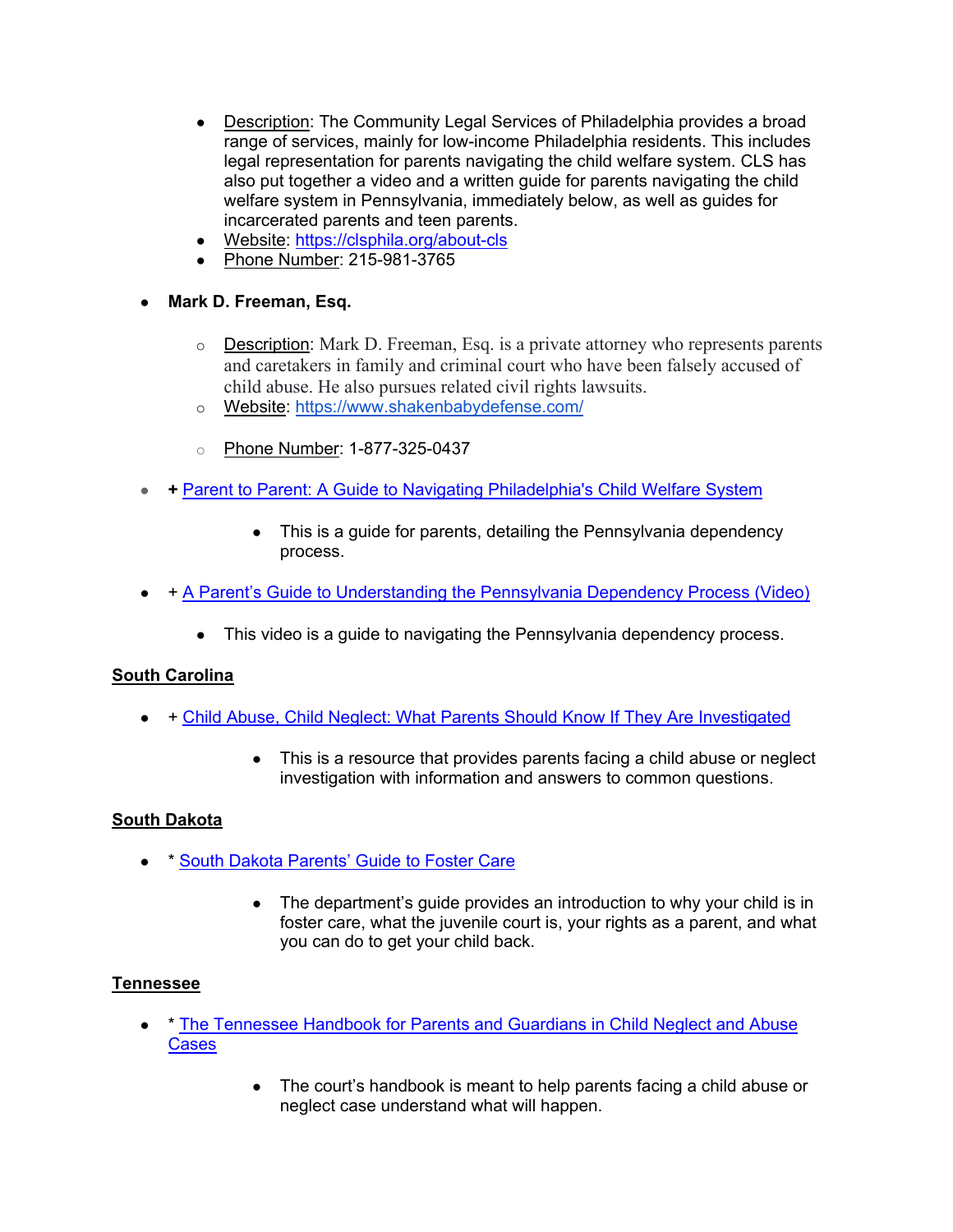# **Texas**

# ● **Parent Guidance Center**

- Description: The Parent Guidance Center provides parent advocates or parental rights consultants for individuals navigating Child Protective Services. In addition, their website has an extensive parent resource guide.
- Website: [http://parentguidancecenter.org/](https://www.google.com/url?q=http://parentguidancecenter.org/n&sa=D&ust=1591971330380000)
- E-mail: [info@parentguidancecenter.org](mailto:info@parentguidancecenter.org)
- + [Parent Resource Guide](http://parentresourceguide.texaschildrenscommission.gov/pdf/Child%20Protective%20Services%20Parent%20Resource%20Guide%202015.pdf)
	- This handbook is designed to help parents understand the Texas child welfare system, their role and responsibilities when involved in a Child Protective Services case, and the roles and responsibilities of others.

# **Vermont**

- **Vermont Parent Representation Center**
	- Description: Although the Vermont Parent Representation Center is shifting towards a policy initiative, and away from direct client representation, effective August 2016, they will continue to provide over the phone advice to parents losing children to state custody. They will try to raise the funds to continue to, at some point in the future, take on clients again.
	- Website: [http://vtprc.org/](https://www.google.com/url?q=http://www.washingtonstatepac.org/&sa=D&ust=1591971330381000)
	- Phone Number: 802-540-0200
- \* [Child Safety Interventions: A Guide to Investigations and Assessments](http://dcf.vermont.gov/sites/dcf/files/FSD/pubs/CSI-Guide.pdf)
	- The department's brochure is meant to help parents understand what to expect when faced with the Family Services Division.
- \* [Your Child is in DCF Custody: What You Need to Know](http://dcf.vermont.gov/sites/dcf/files/FSD/pubs/Custodial-Parent-Brochure.pdf)
	- The department's brochure explains your rights and what to expect if your child has been taken into DCF custody.

# **Virginia**

- \* [Child Protective Services: A Guide to Family Assessment](https://www.dss.virginia.gov/family/cps/publications.cgi)
	- The purpose of these brochures is to help you understand the Child Protective Services (CPS) reporting and response process.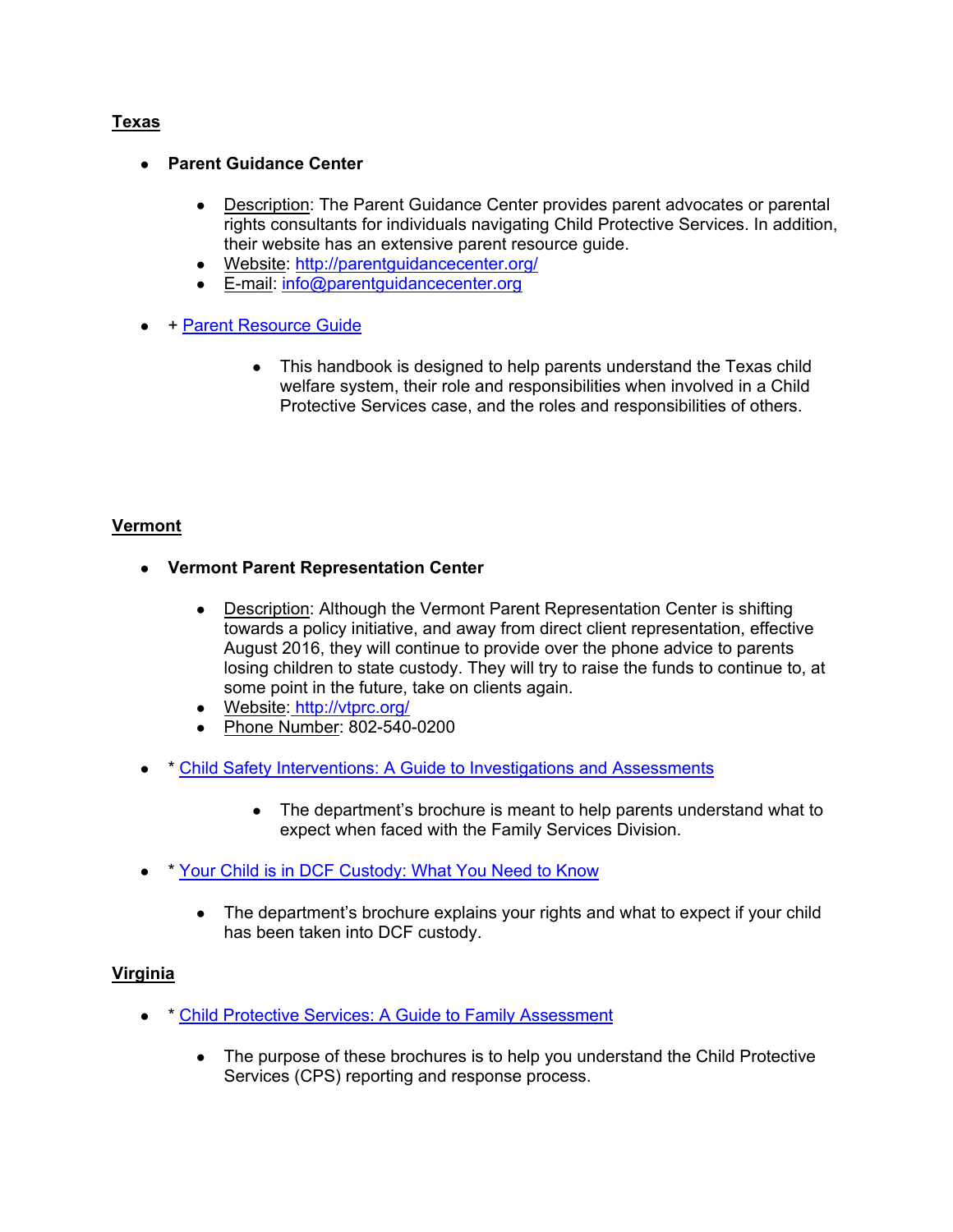# **Washington (state)**

- **Washington State Parent Ally Committee**
	- Description: The Washington State Parent Ally Committee consists of parent allies who have navigated the child welfare system and advocate for birth parents. Additionally they provide advocacy support for the Parents for Parents program, a mentorship program that educates parents about dependency process and provides ongoing support throughout parents' dependency cases.
	- Website: [http://www.washingtonstatepac.org/](https://www.google.com/url?q=http://www.washingtonstatepac.org/&sa=D&ust=1591971330382000)
	- Phone Number: 206-695-3238
	- E-mail: Fill out the contact form here: [http://www.washingtonstatepac.org/contact](https://www.google.com/url?q=http://www.washingtonstatepac.org/contact-us.html&sa=D&ust=1591971330382000)[us.html](https://www.google.com/url?q=http://www.washingtonstatepac.org/contact-us.html&sa=D&ust=1591971330382000)
- **CLEAR (Coordinated Legal Education, Advice and Referral) Hotline**
	- Description: The CLEAR Hotline can help you better understand your CPS case, give you information and advice on some issues, and provide you with appropriate referrals for issues CLEAR does not assist with.
	- Website: <https://nwjustice.org/clear-hotline>
	- Hotline Phone Number: 1-888-201-1014
- **King County Office of Public Defense** (Seattle)
	- Description: The Department of Public Defense (DPD) provides legal representation to adults and juveniles who have been charged with a crime and cannot afford an attorney, as well as people facing civil commitment, parents who could lose their children in a dependency action, and people seeking to vacate a past felony or misdemeanor conviction. DPD works to address racial disproportionality in the criminal legal system, the collateral consequences of system involvement, and other structural and systemic issues that undermine the rights of our clients.
	- Website: <https://www.kingcounty.gov/depts/public-defense.aspx>
	- Phone Number: 206-296-7662
	- E-mail Form: <https://blue.kingcounty.gov/about/contact/>

# ● **Parent Representation Program at the Washington State Office of Public Defense**

- Description: OPD contracts with attorneys to represent indigent parents, custodians, and legal guardians involved in child dependency and termination of parental rights proceedings in 31 of Washington's counties.
- Website: [http://www.opd.wa.gov/index.php/program/parents-representation](https://www.google.com/url?q=http://www.opd.wa.gov/index.php/program/parents-representation&sa=D&ust=1591971330382000)
- Phone Number: 360-586-3164 or 1-800-414-6064 (mention the Parent Representation Program)
- **•** E-mail:  $\text{opd}(\mathcal{Q})$  opd.wa.gov (mention the Parent Representation Program)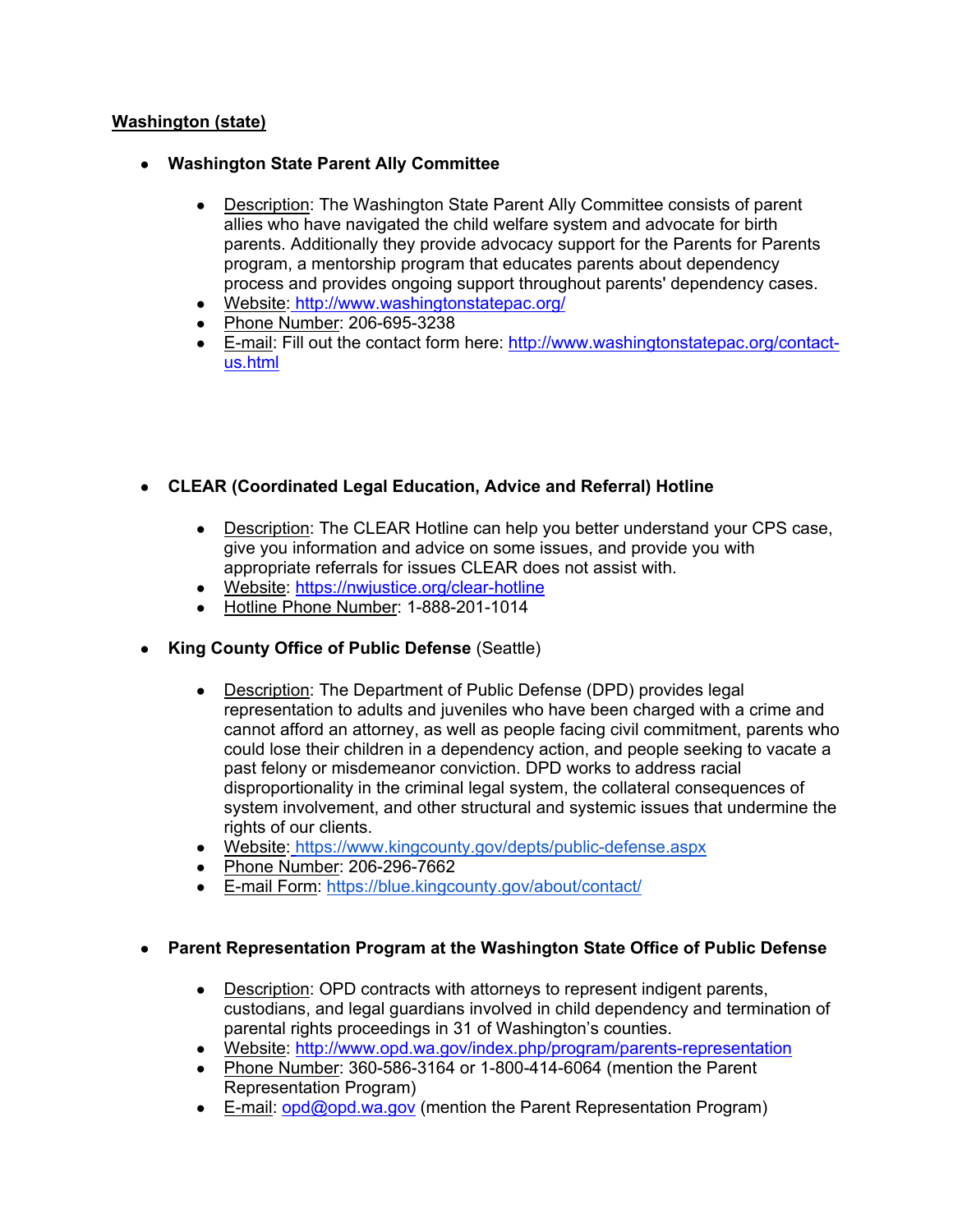- **Infinitum Legal Counsel, P.S., WA**
	- Description: South Sound's first non-profit law firm committed to closing the access to justice gap for clients of low and moderate income by providing affordable legal services.
	- Website: <https://www.infinlegal.org/>
	- Phone Number: (253) 251- 2051

# ● **ABC Law Group**

- $\circ$  Description: In the Snohomish County, Skagit County and King County areas, the ABC Law Group has a proud tradition of providing effective, passionate and successful legal representation for parents involved with CPS and DSHS proceedings.
- o Website: <https://www.abc-law-group.com/>
- o Phone Number: (425) 953-5699
- o E-mail: [service@abclawgroup.net](mailto:service@abclawgroup.net)

#### **Wisconsin**

- **Wisconsin State Public Defender**
	- Description: Parent representation within the public defender office.
	- Website: <https://wispd.org/index.php>
	- Phone: 715/524-6168

# **Wyoming**

- **Equal Justice Wyoming**
	- Description: Equal Justice Wyoming takes on a broader range of clientele than simply parents navigating the child welfare system. However, under the umbrella of what they do is providing representation as well as advocacy groups for parents facing child welfare cases.
	- Website: [http://www.legalhelpwy.org/](https://www.google.com/url?q=http://www.washingtonstatepac.org/&sa=D&ust=1591971330384000)
	- Phone Number: 307-777-8383
- <sup>\*</sup> Handbook for Parents, Guardians, and Custodians in Child Abuse and Neglect [Proceedings](http://www.courts.state.wy.us/wp-content/uploads/2017/03/Handbook_for_Parents_Guardians_and_Custodians.pdf) and accompanying [Video](https://www.youtube.com/watch?v=UtLpGK0GMRM&)
	- This handbook and video are meant to help you understand Juvenile Court and to inform you of your rights and responsibilities as a parent.

*If you wish to have your organization/online resource listed here, please contact us at [info@advocatesforpregnantwomen.org.](mailto:info@advocatesforpregnantwomen.org)*